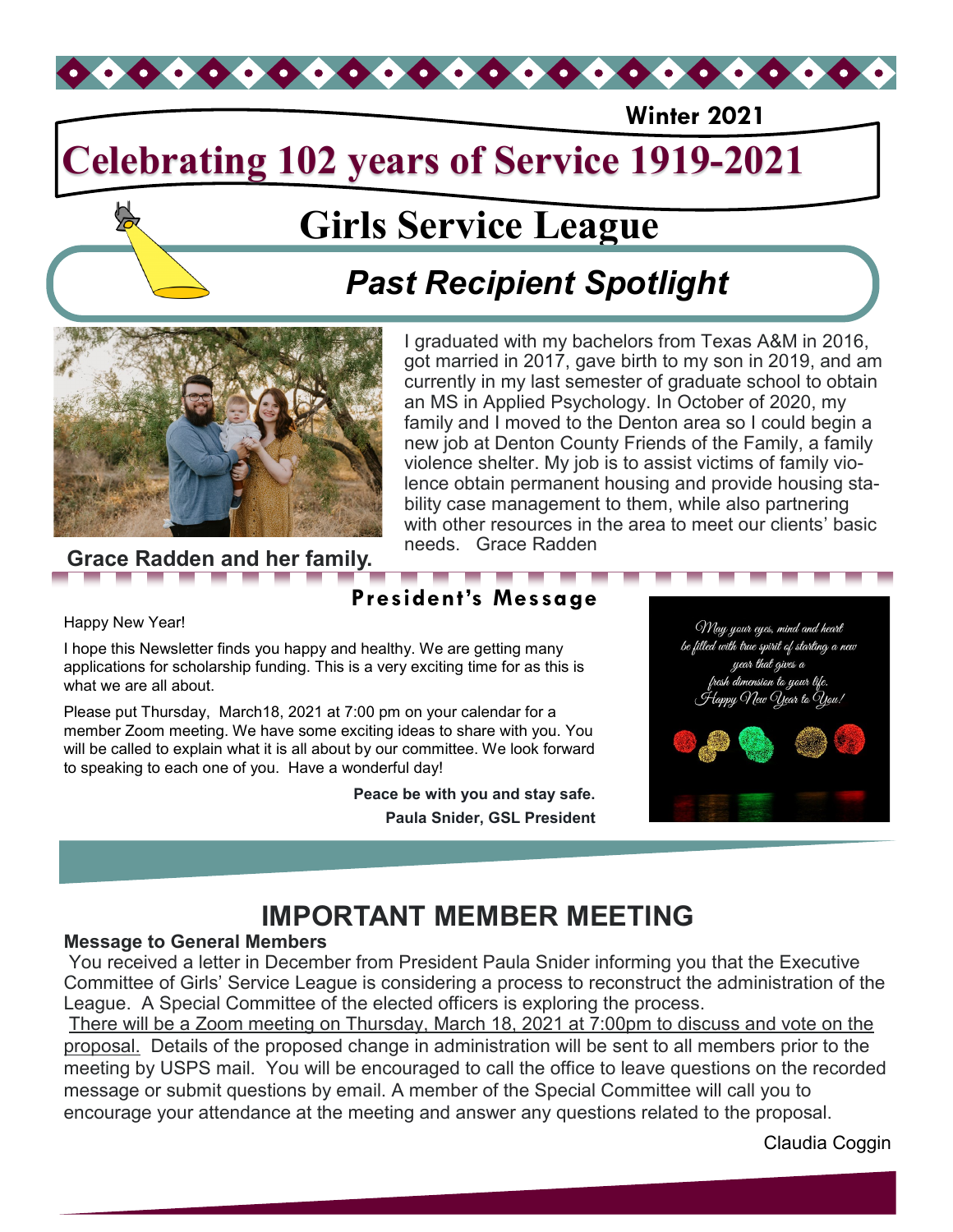

### **Scholarship Update**

What better way to celebrate Women's History Month than to shine a light on the GSL commitment to educating women. We currently have 22 applicants. Soon the scholarship committee will start the application review process to determine finalists and schedule interviews. Because of COVID, applicant interviews will be done via Zoom this year. Scholarship finalists will be announced to GSL members in the next quarterly newsletter.



To our regret, we neglected to include Doris Peterson on our December Birthday list. To compensate for this error, we wish Doris a very

special belated Happy Birthday!

Doris Peterson – December 6

### **February, March & April Birthdays**

Jennifer Davis - Feb1 Willette Lawsha-Feb 8 Joyce Sapp-Feb 12 Claudia Coggin -Feb 29 Dana Ermis Apr 1



### **Notable Dates for February,March and April:**

February  $17 - Ash$  Wednesday March  $27 -$  Passover starts April 4 – Easter

February 14 – Valentine's Day March 21 – Daylight Savings begins April 2 – Good Friday<br>February 17 – Ash Wednesday March 27 – Passover starts April 4 – Easter

 $0.00000000000000000000000$ 



 April 12 – Ramadan starts April 15 – Tax day

### **Message from Jan—**



Anxiety can creep in at any time. We live in a world that attacks us daily with events and situations that cause worry and panic to rise. Anxiety, if left unaddressed, can slowly

rise to a level of non-stop panic and fear. While we may do a good job at hiding and masking it, the anxious feelings will destroy from the inside out. From the inability to focus on tasks to panic attacks. We can fight anxiety through prayer and casting our worries on God. Only He can give you the peace you need. You can trust God with today and tomorrow. Through prayer, you can release worry to Him. The best thing you can do when you feel anxiety rising is to take it to God in prayer. Surrender your worries to Him and receive His peace.

The more we dwell on the bad things, the worse we feel energy wise and health wise. One fact of life is that we all face trials, troubles and tragedies at some point. God is there to listen when we pray.

May God bless you all, heal your hurts and anxieties and calm your fears. In Jesus name, Amen

### **PRAYER**

*May God bless you all, heal your hurts and anxieties and calm your fears. In Jesus name, Amen*

> *Jan Simcox- GSL Chaplain jeanettesimcox@hotmail.com*

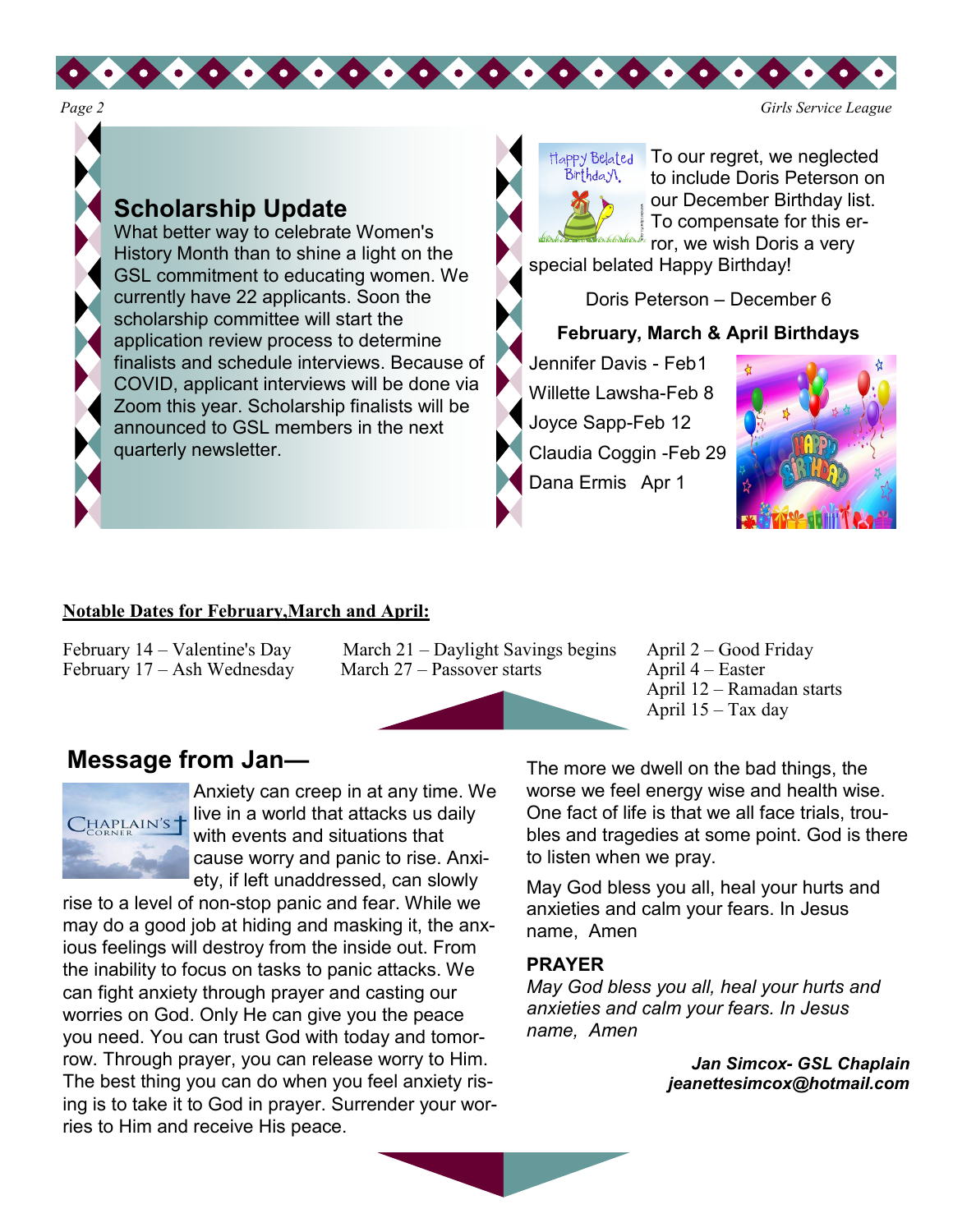

## **MONTHLY HIGHLIGHTS**

### **FEBRUARY is Black History Month**

Black History Month is an annual celebration of the achievements by African Americans and a time for recognizing the central role of Blacks in US history. The event grew out of "Negro History Week" founded in 1919 by Harvard graduate and historian Dr. Carter Woodson and other prominent African Americans. In 1926 the second week of February was chosen to coincide with the birthdays of Frederick Douglass and Pres. Abraham Lincoln. In 1976, Pres. Gerald Ford officially recognized Black History Month calling upon the public to "seize the opportunity to honor the too often neglected accomplishments of Black Americans in every area of endeavor throughout our history."

#### Little Known Facts

Can you match the African American woman's name to her contribution to American society?

- A. Barbara Jordan **B**. Augusta Savage **C**. Madame C.J. Walker **D**. Henrietta Lacks
- **E.** Dr. Mae Jemison **F**. Katherine Johnson **G**. Gwendolyn Brooks **H.** Ruth E. Carter

1)In 1992,she traveled to space aboard the shuttle Endeavor. **2**)After death in 1951, her cells advanced medical research by having the unique ability to double every 20-24 hours. **3**) In 1950 she won the Pulitzer Prize for poetry and served as a poetry consultant to the Library of Congress. **4**) She created the 16 ft. tall sculptor "The Harp" for the 1939 New York World's Fair. **5**) She verified the calculations made by early computers of John Glenn's 1962 orbit launch. **6)** She became a millionaire by inventing a line of African American hair products. **7)** In 1972 she became the first African American woman elected to Congress from the south; and 1976 first woman to give a keynote address at the Democratic National Convention. 8)In 2019 she was awarded an Oscar for Costume Design at the Academy Awards ceremony for her work in Marvel's *Black Panther*.

**Answers:** 1E, 2D, 3G, 4B, 5F, 6C, 7A,8H

### **MARCH is Women's History Month**

1909 – 1978 – 1987

The first Women's History Day took place on February 28, 1909 in New York City as a national observance and was organized by the Socialist Party honoring the one year anniversary of the garment worker's strike in NYC. Since 1987 Women's History Month has been celebrated in March by recognizing the often over looked contributions and accomplishments women have made to US history. It grew out of a week long celebration in 1978.

In 1980, Pres. Jimmy Carter issued the first presidential proclamation declaring the week of March 8 as National Women's History Week. In 1981 the US Congress passed a resolution establishing a national celebration.

Noteworthy quotes from famous women:

"Where there is a woman, there is magic." - Ntozake Shange

"Above all, be the heroine of your life, not the victim." - Nora Ephron

"Each time a woman stands up for herself, she stands up for all women." - Maya Angelou

"I want every girl to know her voice can change the world." - Malala Yousafzai

"God may have created man before woman, but there is always a rough draft before the masterpiece." -Unknown

### **APRIL is Stress Awareness Month**

No one is immune to stress, it is a part of living. It's important to recognize stress and have knowledge to deal with it. Here are a few tips to help manage stress:

Put your feelings on paper. Writing things down allows your brain to release and not hold on to thoughts.

Eat healthy, exercise regularly and get enough sleep. Make self care a priority.

Do something you enjoy/learn a new skill.

Be your own advocate and learn to prioritize what is going on in your life.

Laugh and smile. Do something fun for yourself.

Let some things take a backseat until you feel up to tackling them. Ask for help when needed.

Do something for someone else.

Create healthy boundaries.

Additional strategies to consider if you're employed:

Set realistic goals Take a lunch break - Exercise with a friend.<br>
Go home on time.<br>
Go home on time.<br>
Serve work at work.<br>
A Develop a healthy work - Develop a healthy work/life Getting enough sleep allows your brain to detox. balance.